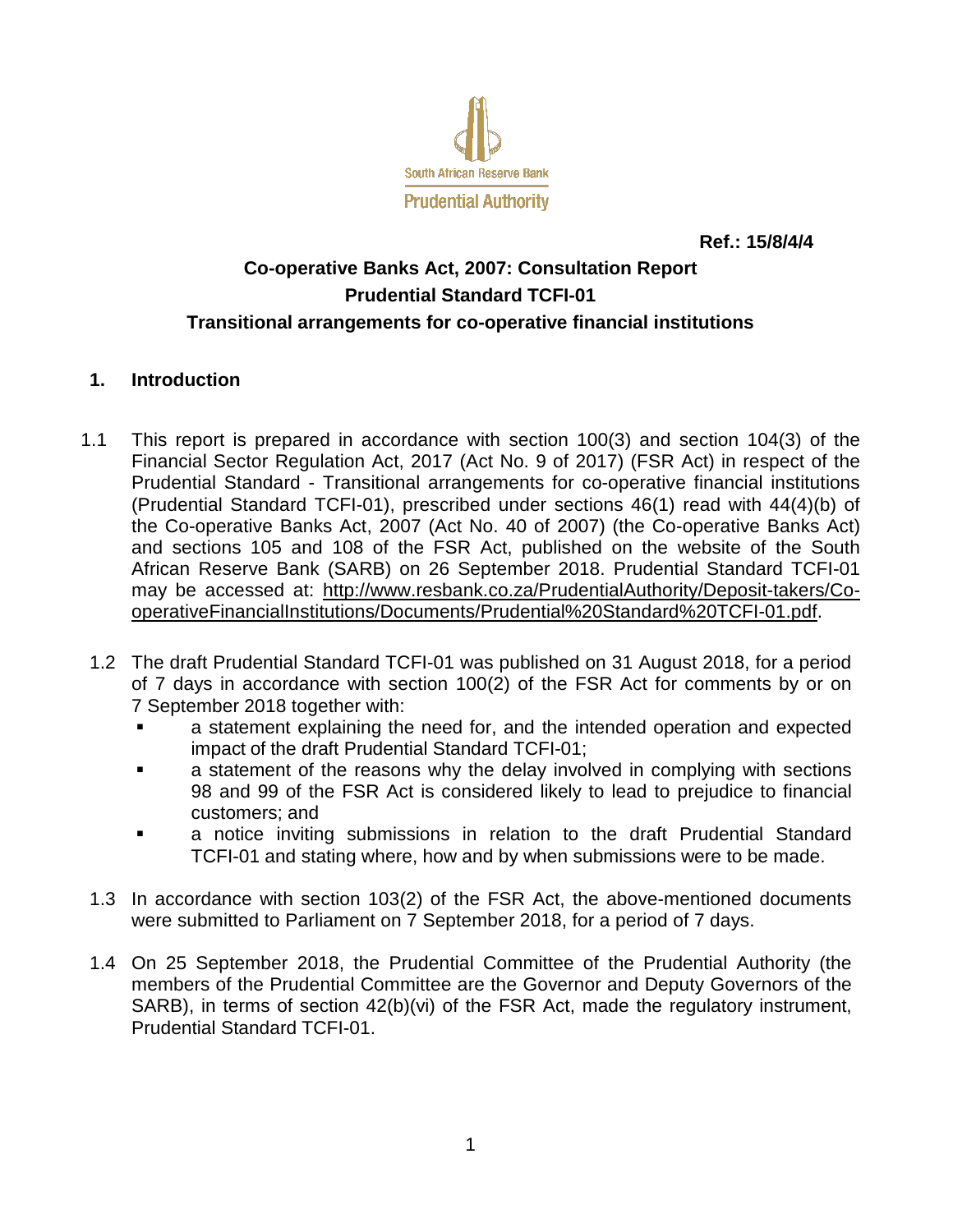1.5 In accordance with the requirements of the FSR Act, copies of the final Prudential Standard TCFI-01, the documents referred to in paragraph 1.2 and this consultation report will be provided to the Financial Sector Conduct Authority, the SARB, the National Credit Regulator, the Council for Medical Schemes and the Director-General of the National Treasury.

## **2. Statement of the need for an urgent regulatory instrument (prudential standard)**

- 2.1 Co-operative financial institutions (CFIs) were previously regulated and supervised by the Co-operative Banks Development Agency (CBDA) in accordance with an exemption notice issued in terms of the Banks Act, 1990 (Act No. 94 of 1990), under Government Notice No. 620 and published in Government Gazette No. 37903 of 15 August 2014 (Exemption Notice). Under the FSR Act and the consequential amendments to the Co-operative Banks Act the regulation and supervision of CFIs falls within the ambit of the Prudential Authority. With effect from 1 August 2018, existing CFIs will have a period of 12 months within which to register with the Prudential Authority under the amended Co-operative Banks Act. The regulatory framework that was governing CFIs was captured under the Co-operative Banks Development Agency Rules (CBDA Rules). The Prudential Authority had no jurisdiction over the CBDA Rules and Prudential Standard TCF1-01 converts the CBDA Rules into a regulatory instrument under which the Prudential Authority will be able to register, regulate and supervise CFIs.
- 2.2 In accordance with section 104(3) of the FSR Act it is stated that:
	- The Prudential Standard TCFI-01 was proposed as an urgent regulatory instrument in terms of section 100 of the FSR Act given that the Prudential Authority required a regulatory framework in order to regulate and supervise CFIs. The regulatory gap posed prejudice to financial customers who are currently members of a co-operative financial as well as financial customer that may deposit funds with these institutions.
	- Should the Prudential Authority have followed the normal process for making prudential standards as set out in section 98 and 99 of the FSR Act, the implementation of regulation, registration of CFIs and supervision of the sector by the Prudential Authority would have been delayed.

## **3. Prescriptions of maximum thresholds for members' deposits**

- 3.1 In accordance with section  $40(2)(a)$  and  $40(2)(d)(ii)$  of the Co-operative Banks Act, the Prudential Standard TCFI-01 prescribes:
	- a limit of R5 million at which a CFI must apply to the Prudential Authority to be registered as a co-operative bank; and
	- a general maximum limit of R50 million for holding of deposits by a CFI.

The previous limits were R1 million (removed in the amendments made to the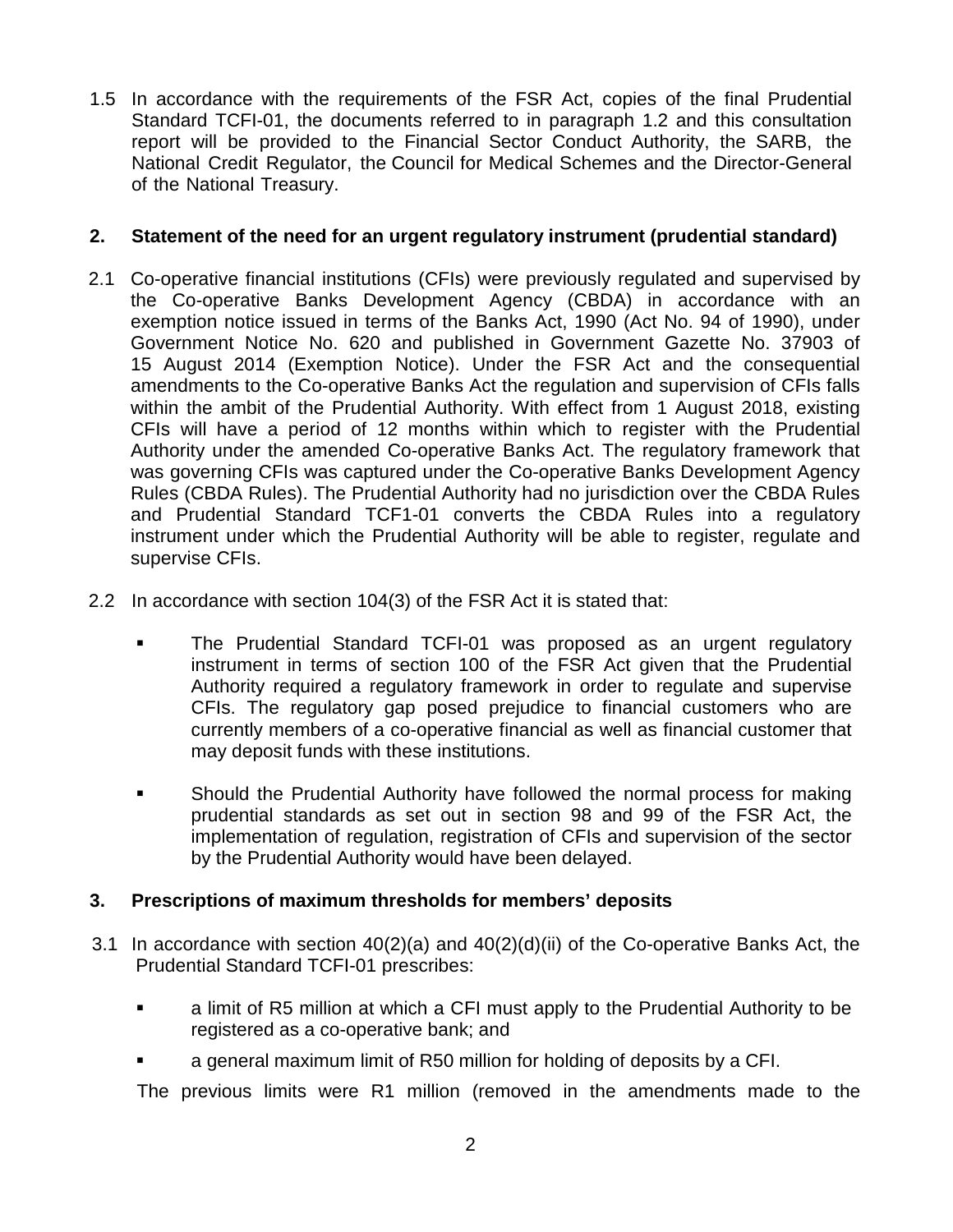Co-operative Banks Act) and R30 million (provided for in the Exemption Notice) respectively.

## **4. General account of issues raised in consultation**

- 4.1 Forty seven comments were received. A few comments pertained to the need for training and assistance in the sector. The CBDA affirmed their position to assist in this regard. The comments requesting changes to the prudential and governance requirements were not addressed under the transitional arrangements and will be considered in the development of the new framework for the regulation and supervision of CFIs. A number of the comments related to matters that were not relevant to the transitional arrangements being proposed under draft Prudential Standard TCFI-01 such as matters relating to the tax and a national co-operative bank. A small number of comments required clarity on some of the principles and requirements provided for in draft Prudential Standard TCFI-01.
- 4.2 A few comments were received on the maximum thresholds that were prescribed. Comments related to the obligation or requirement to apply at R5 million to be registered as a co-operative bank, the amount of R5 million being too high, the amount of R50 million being too low or unnecessary. Clarification was provided on:
	- the requirements of the Co-operative Banks Act to make such prescriptions and;
	- the ability of a CFI, that is of the opinion that it meets the requirements to be registered as a co-operative bank, to make an application to the Prudential Authority for registration.
- 4.3 The comments relating to the thresholds and the obligation to apply as a co-operative bank will be considered in the drafting of the new framework for the regulation and supervision of CFIs.
- 4.4 A comment informed a change to the draft Prudential Standard TCFI-01, which was incorporated into the final standard, being the removal of the word 'secure' from 'secure investment' under Attachment 7. The nature of the investments prescribed is secured.
- 4.5 All comments and responses thereto are captured in the comment matrix included in the attached Schedule.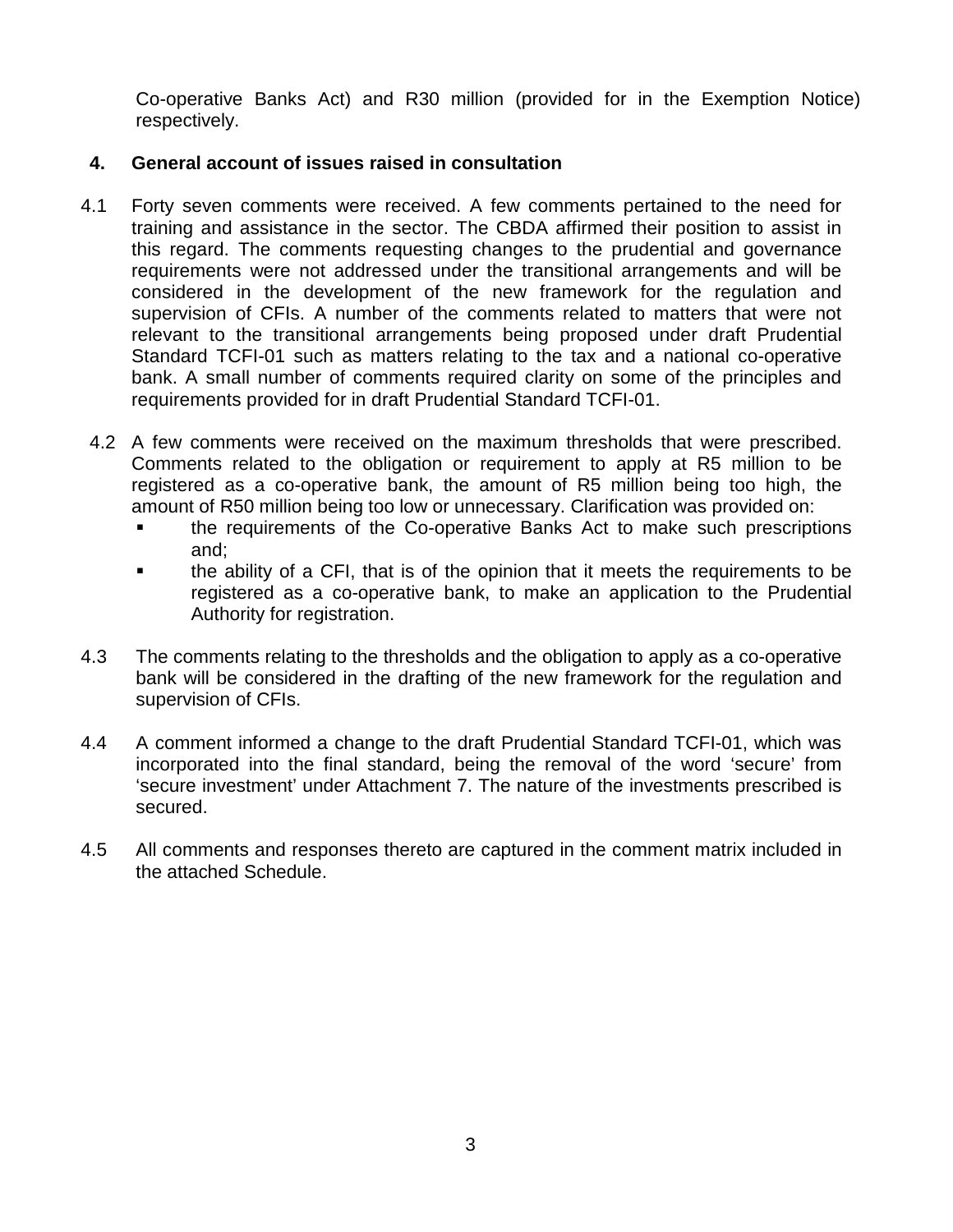## **Schedule Composite comment matrix for public consultation Prudential Standard TCFI-01 Transitional arrangements for co-operative financial institutions (CFIs)**

|    | Name/<br>Organisation | <b>Paragraph</b><br><b>Reference</b> | <b>Comments (verbatim as received)</b>                                                                                                                                                                                                                                                                                                                                                                  | <b>Prudential Authority Response</b>                                                                                                                                                                                        |
|----|-----------------------|--------------------------------------|---------------------------------------------------------------------------------------------------------------------------------------------------------------------------------------------------------------------------------------------------------------------------------------------------------------------------------------------------------------------------------------------------------|-----------------------------------------------------------------------------------------------------------------------------------------------------------------------------------------------------------------------------|
|    |                       | Paragraph 1                          |                                                                                                                                                                                                                                                                                                                                                                                                         | No comments received.                                                                                                                                                                                                       |
|    |                       | Paragraph 2                          |                                                                                                                                                                                                                                                                                                                                                                                                         | No comments received.                                                                                                                                                                                                       |
|    |                       | Paragraph 3                          |                                                                                                                                                                                                                                                                                                                                                                                                         | No comments received.                                                                                                                                                                                                       |
|    |                       | Paragraph 4                          |                                                                                                                                                                                                                                                                                                                                                                                                         | No comments received.                                                                                                                                                                                                       |
|    |                       | Paragraph 5                          |                                                                                                                                                                                                                                                                                                                                                                                                         | No comments received.                                                                                                                                                                                                       |
| 1. | SAMWU<br><b>SACCO</b> | 5.5                                  | There should be clarity about the current CFI that have challenges with<br>meeting certain requirements i.e. liquidity ratio and at least an<br>extension that is linked to the strategic plan of the CFI so that those<br>who continue to save are not prejudiced. The rule should not be one<br>size fit all in the interim.                                                                          | Any Financial Co-operative, currently<br>unregistered, must apply as per the<br>standard.<br>Each<br>application<br>for<br>registration will be assessed on merit.                                                          |
| 2. | Londoloza CFi         | 5.5                                  | CBDA to assist with registration of all Cooperative Financial<br>Institutions under the exemption notice so that come 1August 2019 all<br>CFI are registered to the Prudential Authority in terms of the Act.                                                                                                                                                                                           | The comment is noted. CBDA will assist<br>CFIs that approach the CBDA, whether<br>the CFIs are registered or not.<br><b>∕To consider adding to a guidance note</b><br>to the sector post implementation of the<br>Standard. |
| 3. | <b>NACFISA</b>        | Section 5                            | An applying Cooperative Bank and/or CFI must be a member of a<br>representative organisation before it can be registered by the CIPC<br>and PA. an application for registration of a CFI and/or cooperative<br>Bank Must be accompanied by a membership certificate of a<br>representative and/or support organisation and be submitted to the PA<br>by the representative and/or support organisation. | Membership to any representative body<br>must be voluntary in terms of Co-<br>operative Principle 1 - Voluntary and<br>Open Membership. CFIs need not be<br>members of a representative body to<br>apply.                   |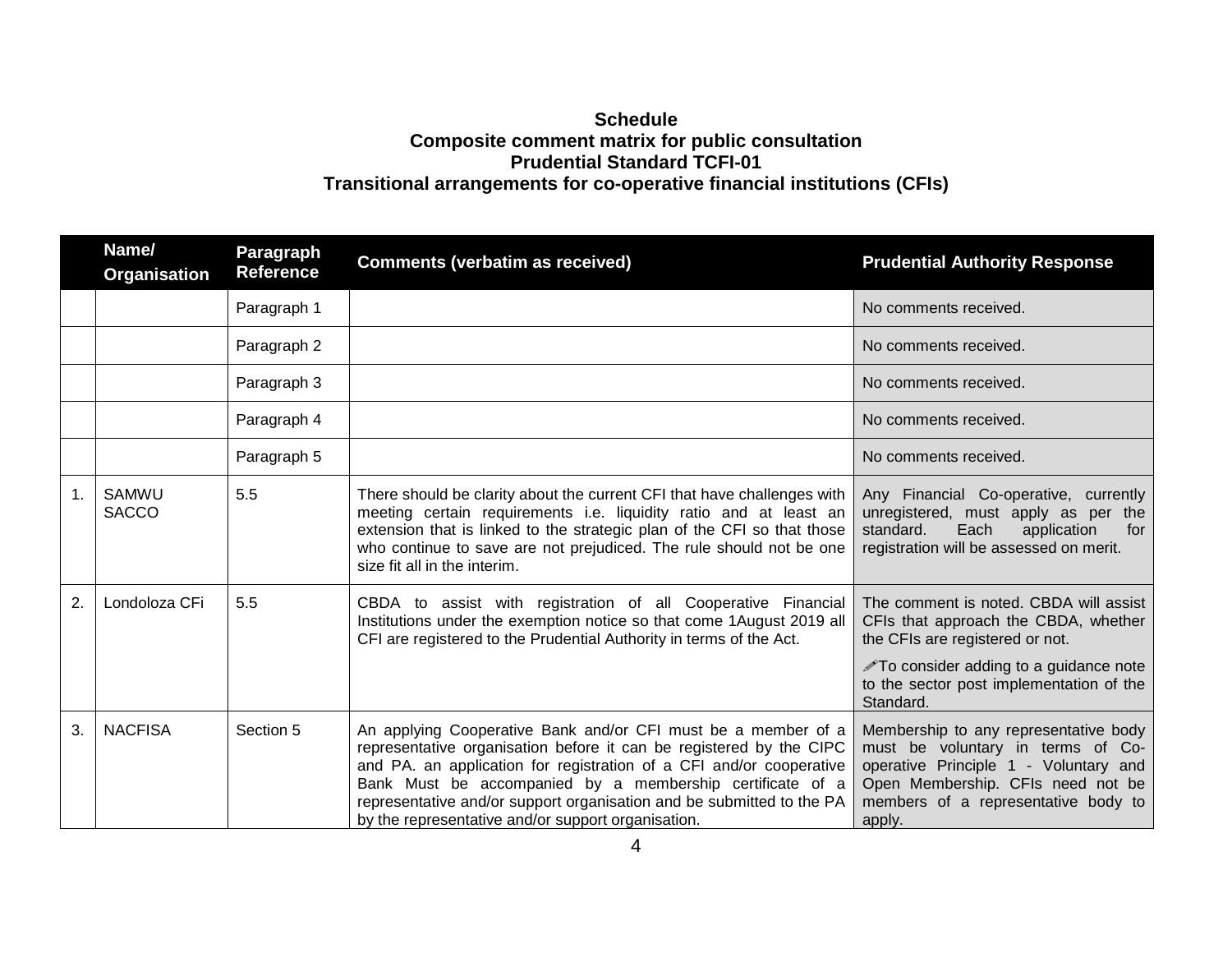|                | Name/<br>Organisation                              | Paragraph<br><b>Reference</b>       | <b>Comments (verbatim as received)</b>                                                                                                                                                                                                                                                                                                                                                                                                                                                                        | <b>Prudential Authority Response</b>                                                                                                                                                                                                                                                                                                                                                                                                                                  |
|----------------|----------------------------------------------------|-------------------------------------|---------------------------------------------------------------------------------------------------------------------------------------------------------------------------------------------------------------------------------------------------------------------------------------------------------------------------------------------------------------------------------------------------------------------------------------------------------------------------------------------------------------|-----------------------------------------------------------------------------------------------------------------------------------------------------------------------------------------------------------------------------------------------------------------------------------------------------------------------------------------------------------------------------------------------------------------------------------------------------------------------|
|                |                                                    |                                     | (for example all Banks are part of BASA) this assists the movement to<br>have a united voice and streamline communication processes.<br>We propose the rule under section 5.                                                                                                                                                                                                                                                                                                                                  |                                                                                                                                                                                                                                                                                                                                                                                                                                                                       |
| $\mathbf{4}$ . | <b>Kwazulu Ladies</b><br>Empowerment<br><b>FSC</b> | Page 4of 6 to<br>5of 6 under<br>5.2 | Second sentence that talk about cooperative financial institution that<br>attains a deposits value of R5 million must apply to registered as a<br>cooperative bank.<br>As kwazulu ladies FSC we do not agree with the MUST statement it<br>should be MAY apply to register as a cooperative bank.                                                                                                                                                                                                             | (Paragraph 7.1)<br>Chapter 7A, Section 40B(2)(a) of the Co-<br>operative Banks Act requires that a CFI<br>must, once it has reached a prescribed<br>amount (i.e. R5 million) of members'<br>deposits apply for registration as a co-<br>operative bank.                                                                                                                                                                                                               |
| 5.             | <b>Kwazulu Ladies</b><br>Empowerment<br><b>FSC</b> | Page 4of 6 to<br>5of 6 under<br>5.2 | The last sentence that talks about existing cooperative financial<br>institutions that hold deposits of R40 million in the region<br>Our take on this 50 million deposits we strongly believe that there<br>should be no limits on the deposits, so that we can grow and make a<br>different in our country. As per current facts that say exiting CFI'S hold<br>deposits of 40 million in this region, the limits of R50 million maximum<br>threshold could be the cause of CFI'S not depositing more money. | The prescription of a general maximum<br>limit is required by the Co-operative<br>Banks Act and applies to CFIs. This limit<br>existed under the Exemption Notice and<br>is not a new prescription. For the<br>duration of the transitional period, the<br>general maximum limit for holdings of<br>deposits has been increased from<br>R30 million to R50 million. It should be<br>noted, however, that there is no general<br>maximum limit for co-operative banks. |
| 6.             | <b>Kwazulu Ladies</b><br>Empowerment<br><b>FSC</b> | Page 4of 6 to<br>5of 6 under<br>5.2 | As Kwazulu Ladies we want a national cooperative bank of South<br>Africa, where CFI'S can put they deposits.                                                                                                                                                                                                                                                                                                                                                                                                  | This should be a sector-led initiative. The<br>Co-operative Banks Act allows for the<br>formation of a secondary co-operative<br>bank and a tertiary co-operative bank.                                                                                                                                                                                                                                                                                               |
| 7 <sub>1</sub> | <b>Kwazulu Ladies</b><br>Empowerment<br><b>FSC</b> | Page 5 of 6<br>under 5.3            | These options have been selected by virtue of the fact that they assist<br>in ensuring the safety and soundness of cooperative financial<br>institution and assists in ensuring that these institution are able to meet<br>their obligations<br>We would like prudential authority to add growth on deposits on their<br>standards.                                                                                                                                                                           | (Attachment 6)<br><b>This</b><br>is<br>accommodated<br>under<br>'Attachment<br>6, Minimum prudential<br>standard, 2 Outreach', with 'minimum<br>monthly savings growth of an average of<br>R50 per member per month once<br>registered'.                                                                                                                                                                                                                              |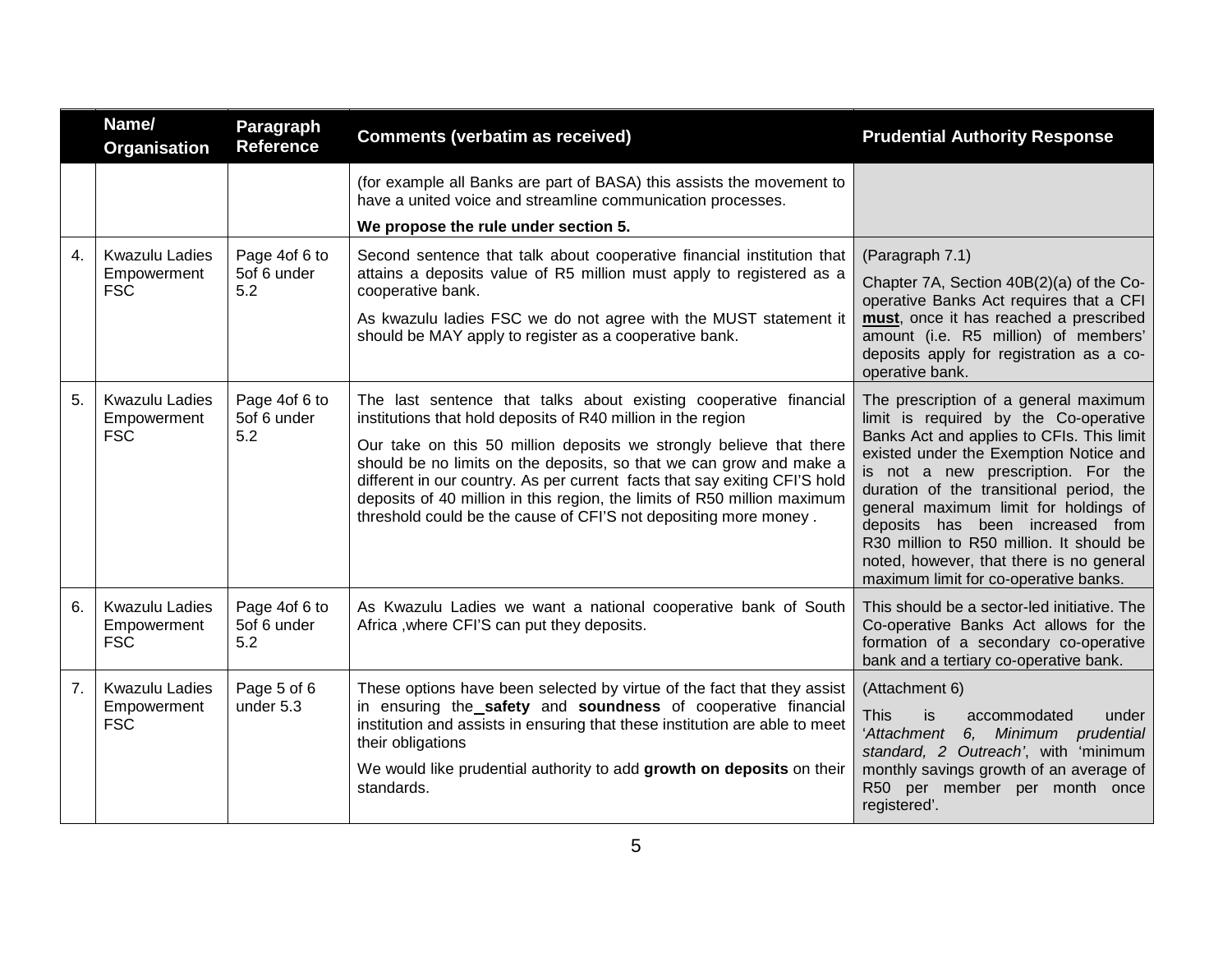|     | Name/<br><b>Organisation</b> | Paragraph<br><b>Reference</b> | <b>Comments (verbatim as received)</b>                                                                                                                                                                                                                                                                                                                                                                                                                                                                                                                                                                                                                                                                            | <b>Prudential Authority Response</b>                                                                                                                                                                                                                                        |
|-----|------------------------------|-------------------------------|-------------------------------------------------------------------------------------------------------------------------------------------------------------------------------------------------------------------------------------------------------------------------------------------------------------------------------------------------------------------------------------------------------------------------------------------------------------------------------------------------------------------------------------------------------------------------------------------------------------------------------------------------------------------------------------------------------------------|-----------------------------------------------------------------------------------------------------------------------------------------------------------------------------------------------------------------------------------------------------------------------------|
|     |                              | Paragraph 6                   |                                                                                                                                                                                                                                                                                                                                                                                                                                                                                                                                                                                                                                                                                                                   |                                                                                                                                                                                                                                                                             |
| 8.  | <b>NACFISA</b>               | Section 6                     | In case we have a registered representative and/or accredited<br>$\blacksquare$<br>support organization, reporting on financial performance<br>should and must be submitted to the PA by the representative<br>organisation<br>or the reporting CFI and/or cooperative bank must also send a<br>copy of the report to the representative organisation<br>This will create a progressive relationship between the<br>regulator, the CFIs and the representative and/or support<br>organization. With a copy submitted to the representative<br>and/or support organization, the problems affecting the CFI<br>can be identified and addressed before they become<br>detrimental and before the CFI is de-register. | According<br>to Paragraph 6.2,<br>all<br>registered CFIs must report to the<br>Prudential Authority on their financial<br>performance on a quarterly<br>and<br>basis. The sharing of<br>cumulative<br>information with the representative body<br>is the choice of the CFI. |
|     |                              | Paragraph 7                   |                                                                                                                                                                                                                                                                                                                                                                                                                                                                                                                                                                                                                                                                                                                   |                                                                                                                                                                                                                                                                             |
| 9.  | Alina Mamabolo               | 7.1                           | I am part of a stokvel which has the intention of becoming a<br>cooperative bank, we are in the process of registering as a CFI now.<br>This change to R5M is not beneficial and it is discouraging for us<br>young people trying to change our lives by bringing funds together to<br>start our own banks.                                                                                                                                                                                                                                                                                                                                                                                                       | Any CFI that is of the opinion that it<br>meets the requirements for registration<br>as a co-operative bank, can apply to be<br>a co-operative bank in terms of the Co-<br>operative Banks Act prior to reaching the<br>limit of R5 million.                                |
|     |                              |                               | Already it is difficult for CFIs to become Cooperative banks at a R1M<br>requirement. The proposed limit will exclude a lot of stokvels that are<br>aiming to become Cooperative banks and that is not fair and it<br>promotes monopolies. We need competitive environment for banks.                                                                                                                                                                                                                                                                                                                                                                                                                             |                                                                                                                                                                                                                                                                             |
| 10. | Londoloza CFI                | 7.1                           | A cooperative financial Institution must , once it has maintained at least<br>3 million in members deposits, for the period of at least six consecutive<br>months apply for registration as a Cooperative bank in terms of the<br>Act.                                                                                                                                                                                                                                                                                                                                                                                                                                                                            | Any CFI that is of the opinion that it<br>meets the requirements for registration<br>as a co-operative bank, can apply to be<br>a co-operative bank in terms of the Co-<br>operative Banks Act prior to reaching the<br>limit of R5 million.                                |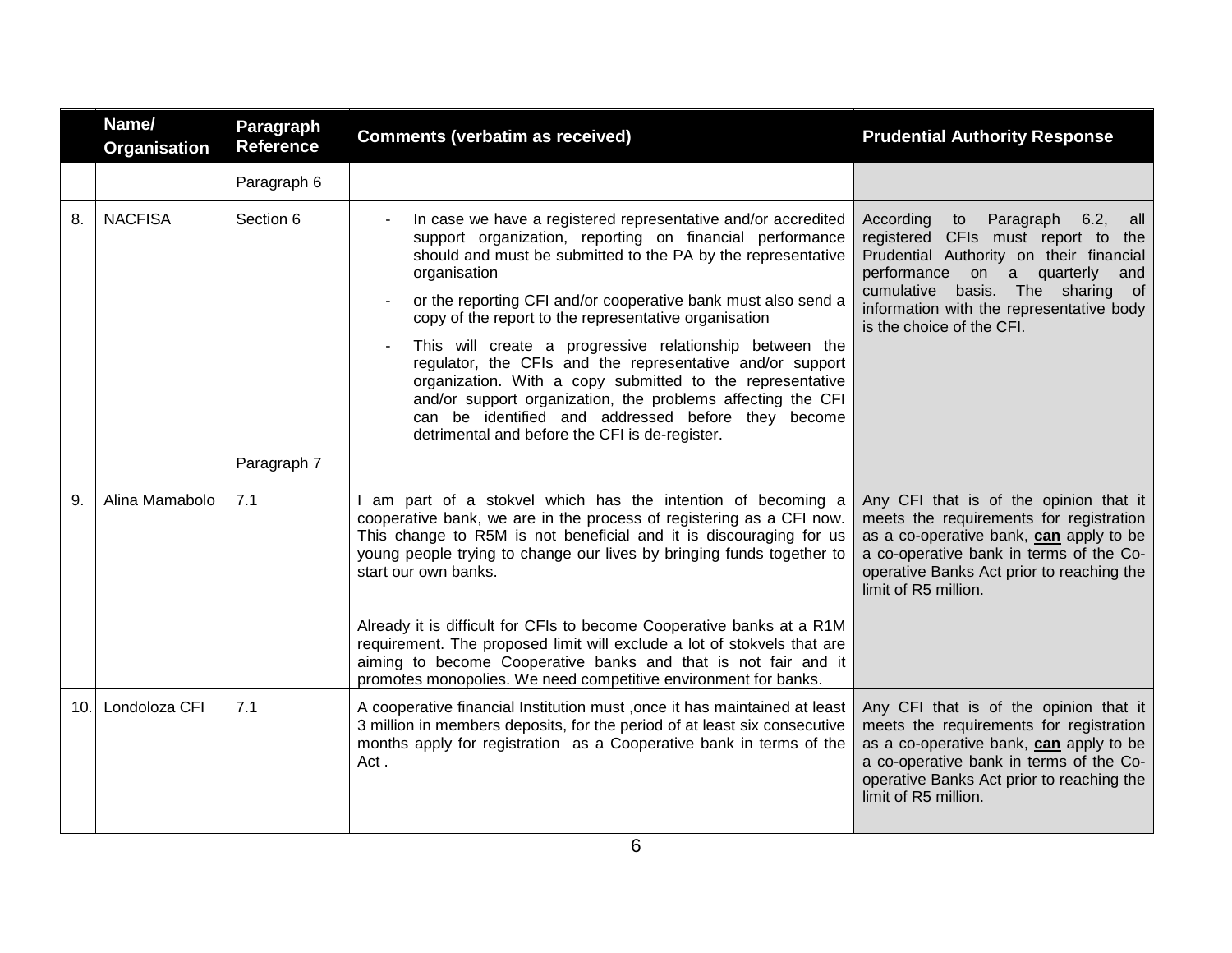|     | Name/<br>Organisation                              | <b>Paragraph</b><br><b>Reference</b> | <b>Comments (verbatim as received)</b>                                                                                                                                                                                                                                                                                                                                                                                                                                                                                                                                                                                                                                                                                                                                       | <b>Prudential Authority Response</b>                                                                                                                                                                                                                                                                                                                                                                                                                                          |
|-----|----------------------------------------------------|--------------------------------------|------------------------------------------------------------------------------------------------------------------------------------------------------------------------------------------------------------------------------------------------------------------------------------------------------------------------------------------------------------------------------------------------------------------------------------------------------------------------------------------------------------------------------------------------------------------------------------------------------------------------------------------------------------------------------------------------------------------------------------------------------------------------------|-------------------------------------------------------------------------------------------------------------------------------------------------------------------------------------------------------------------------------------------------------------------------------------------------------------------------------------------------------------------------------------------------------------------------------------------------------------------------------|
| 11. | <b>NACFISA</b>                                     | 7.1                                  | The current threshold of R1 million rand is still relevant to the<br>conditions of our members. The CBDA rules created a R1 million-rand<br>threshold but only managed to register 3 Cooperative banks in 8 years<br>and it proves that raising the bar will create <b>barrier</b> not an enabler.<br>The PA will not even justify its existence by regulating only 3<br>cooperative Banks. We reject the rule                                                                                                                                                                                                                                                                                                                                                               | Any CFI that is of the opinion that it<br>meets the requirements for registration<br>as a co-operative bank, can apply to be<br>a co-operative bank in terms of the Co-<br>operative Banks Act prior to reaching the<br>limit of R5 million.                                                                                                                                                                                                                                  |
| 12. | <b>NACFISA</b>                                     | 7.2                                  | The R50 Million-rand cap is unnecessary and the PA is missing a<br>critical point which is simple, a cooperative banking institution is based<br>on a philosophy not about how much capital you raise. If members<br>raise a billion rand under the cooperative banking principles why<br>should they be diluted into another system?<br>Example: The merger of volkskas and other cooperatives into ABSA,<br>led to the demise of the Afrikaner philosophy and its shared economic<br>principles amongst them and hence today you can eventually find an<br>Afrikaner in the robots as beggars in the free market economy and we<br>think it must be mixed.<br>The PA must be flexible and create progressive rules in consultation<br>with the sector. We object the rule. | The prescription of a general maximum<br>limit is required by the Co-operative<br>Banks Act and applies to CFIs. This limit<br>existed under the Exemption Notice and<br>is not a new prescription. For the<br>duration of the transitional period, the<br>general maximum limit for holdings of<br>deposits has been increased from<br>R30 million to R50 million. It should be<br>noted, however, that there is no general<br>maximum limit for co-operative banks.         |
| 13. | <b>Kwazulu Ladies</b><br>Empowerment<br><b>FSC</b> | Page 2of 6and<br>3of 6 under<br>1.4  | This point which talks about obligations for cooperative financial<br>institution that has a period of six months, sustained a deposit value of<br>at least R5 million to apply to be registered as a cooperative bank.<br>Our inputs on this issue is that we don't want to be obligated to this<br>regulation as an organization we believe it should be voluntarily.                                                                                                                                                                                                                                                                                                                                                                                                      | (Relates to Impact Statement)<br>Chapter 7A Section, 40B(2)(a) of the Co-<br>operative Banks Act requires that a CFI<br>must, once it has reached a prescribed<br>amount (i.e. R5 million) of members'<br>deposits apply for registration as a co-<br>operative bank.<br>The previous prescribed amount of<br>members' deposits of R1 million has<br>been increased to R5 million to allow<br>CFIs to maintain sustainable growth<br>before they are obligated to apply to be |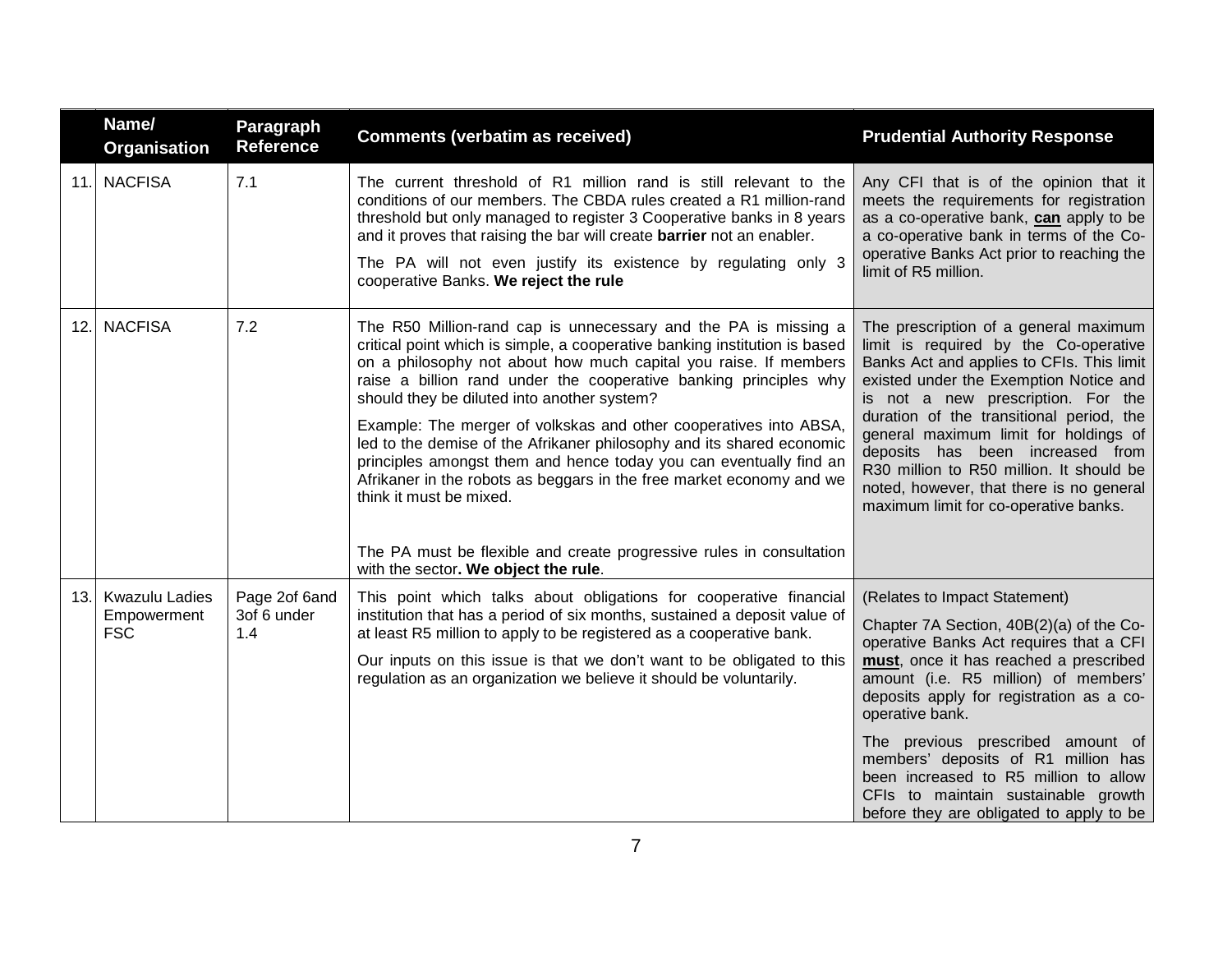|     | Name/<br><b>Organisation</b>                       | Paragraph<br><b>Reference</b>       | <b>Comments (verbatim as received)</b>                                                                                                                                                                                                                                                                                                                                                                                        | <b>Prudential Authority Response</b>                                                                                                                                                                                                                                                                                                                                                                                                                                                   |
|-----|----------------------------------------------------|-------------------------------------|-------------------------------------------------------------------------------------------------------------------------------------------------------------------------------------------------------------------------------------------------------------------------------------------------------------------------------------------------------------------------------------------------------------------------------|----------------------------------------------------------------------------------------------------------------------------------------------------------------------------------------------------------------------------------------------------------------------------------------------------------------------------------------------------------------------------------------------------------------------------------------------------------------------------------------|
|     |                                                    |                                     |                                                                                                                                                                                                                                                                                                                                                                                                                               | registered as a co-operative bank.                                                                                                                                                                                                                                                                                                                                                                                                                                                     |
| 14. | <b>Kwazulu Ladies</b><br>Empowerment<br><b>FSC</b> | Page 2of 6and<br>3of 6 under<br>1.4 | This point which talks about a maximum deposit threshold of R50<br>million of cooperative financial institution.<br>Our inputs on this issues we believe that they should be no limits on<br>the deposits. For an example SACCO'S in African countries like<br>Swaziland, Botswana, Ghana , Malawi, Kenya, Uganda, they don't<br>have limits in the deposit taking. This countries take deposits up to<br>billions of rand's. | (Section 7.2)<br>The prescription of a general maximum<br>limit is required by the Co-operative<br>Banks Act and applies to CFIs. This limit<br>existed under the Exemption Notice and<br>is not a new prescription. For the<br>duration of the transitional period, the<br>general maximum limit for holdings of<br>deposits has been increased from<br>R30 million to R50 million. It should be<br>noted, however, that there is no general<br>maximum limit for co-operative banks. |
|     |                                                    | Paragraph 8                         |                                                                                                                                                                                                                                                                                                                                                                                                                               |                                                                                                                                                                                                                                                                                                                                                                                                                                                                                        |
| 15. | SAMWU<br><b>SACCO</b>                              | 8.                                  | It is not clear because it might also temper with the independence of<br>the CFI rather it be phrased that after constitutional amendments the<br>CFI should submit same to PA to verify compliance with the standards.                                                                                                                                                                                                       | The Prudential Authority will register a<br>CFI based on, amongst others, the<br>constitution of the CFI. Thus, any<br>amendments to the constitution will<br>require the prior written approval of the<br>Prudential Authority.                                                                                                                                                                                                                                                       |
|     |                                                    |                                     |                                                                                                                                                                                                                                                                                                                                                                                                                               | The Prudential Authority's decisions will<br>informed<br>by the<br>co-operative<br>be<br>principles and values.                                                                                                                                                                                                                                                                                                                                                                        |
|     |                                                    | Paragraph 9                         |                                                                                                                                                                                                                                                                                                                                                                                                                               | No comments received                                                                                                                                                                                                                                                                                                                                                                                                                                                                   |
|     |                                                    | Paragraph 10                        |                                                                                                                                                                                                                                                                                                                                                                                                                               |                                                                                                                                                                                                                                                                                                                                                                                                                                                                                        |
| 16. | SAMWU<br><b>SACCO</b>                              | 10.1.1                              | There should be acknowledgement of the history of the sector and in<br>fact there should a clause that compels the PA or CBDA to conduct a<br>mandatory training on specific skills of all board members within a<br>specified period, such as in the retirement funds, The clause is okay<br>with the proviso of comments above.                                                                                             | this<br>regulatory<br>The<br>purpose<br>of<br>framework is to provide a framework in<br>terms of which CFIs can be regulated<br>and supervised. The CBDA will assist<br>CFIs that approach the CBDA, whether                                                                                                                                                                                                                                                                           |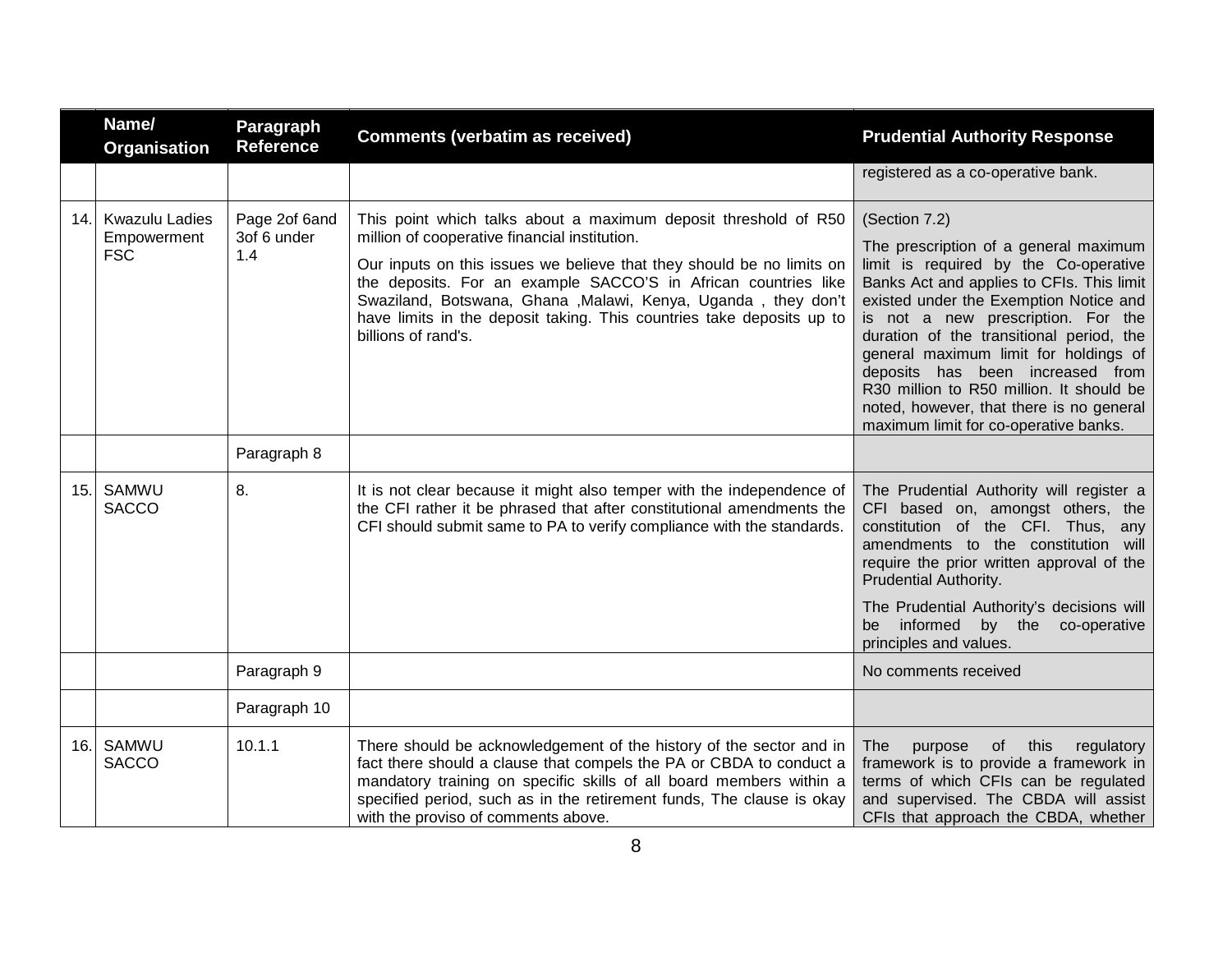|     | Name/<br>Organisation | Paragraph<br><b>Reference</b> | <b>Comments (verbatim as received)</b>                                                                                                                                                                                                                                                                                                                                                                                                                                                                                                                                                                                | <b>Prudential Authority Response</b>                                                                                                                                                                                                                                                                                                                                                                                                                                                                                                                                                                                                                                                                                                                                                                                                                                                               |
|-----|-----------------------|-------------------------------|-----------------------------------------------------------------------------------------------------------------------------------------------------------------------------------------------------------------------------------------------------------------------------------------------------------------------------------------------------------------------------------------------------------------------------------------------------------------------------------------------------------------------------------------------------------------------------------------------------------------------|----------------------------------------------------------------------------------------------------------------------------------------------------------------------------------------------------------------------------------------------------------------------------------------------------------------------------------------------------------------------------------------------------------------------------------------------------------------------------------------------------------------------------------------------------------------------------------------------------------------------------------------------------------------------------------------------------------------------------------------------------------------------------------------------------------------------------------------------------------------------------------------------------|
|     |                       |                               |                                                                                                                                                                                                                                                                                                                                                                                                                                                                                                                                                                                                                       | the CFIs are registered or not.                                                                                                                                                                                                                                                                                                                                                                                                                                                                                                                                                                                                                                                                                                                                                                                                                                                                    |
| 17. | SAMWU<br><b>SACCO</b> | 10.1.3                        | It should be drafted with specific times frames to assist reporting on<br>clause 10.1.1                                                                                                                                                                                                                                                                                                                                                                                                                                                                                                                               | Member education and training is the<br>responsibility of the board of the CFI.                                                                                                                                                                                                                                                                                                                                                                                                                                                                                                                                                                                                                                                                                                                                                                                                                    |
| 18. | <b>NACFISA</b>        | Section 10                    | The fit and proper directors and management of a CFI needs<br>$\blacksquare$<br>to be defined in to specifics. what is fit and proper? What<br>skills, expertise, skills, qualifications and experience referred<br>to by fit and proper.<br>We propose that a manager of a start-up CFI should hold at<br>list a certificate in accounting and/or banking. The manager of<br>a growing CFI to hold at list a diploma in accounting, banking<br>and/or related qualifications, and the manager of the<br>cooperative Bank to hold at list a degree in Business,<br>accounting, banking and/or related qualifications. | The responsibility rests with the CFI to<br>demonstrate to the Prudential Authority<br>that its board members and manager(s)<br>have<br>the<br>requisite<br>experience,<br>knowledge,<br>qualifications<br>and<br>competence.<br>Section 40B(1)(b) of the Co-operative<br>Banks Act states that, in order to qualify<br>for registration, or to continue to be<br>registered, a CFI must demonstrate, to<br>the satisfaction of the Prudential<br>Authority, on an ongoing basis, that it<br>has sufficient human, financial, requisite<br>experience, knowledge, qualifications<br>and competence to give effect to its<br>obligations and operational capacity to<br>function efficiently and competently.<br>The Prudential Authority will consider<br>these requirements in terms of the<br>nature, scale and complexity of the<br>institution<br>review<br>of<br>upon<br>each<br>application. |
|     |                       | Paragraph 11                  |                                                                                                                                                                                                                                                                                                                                                                                                                                                                                                                                                                                                                       | No comments received.                                                                                                                                                                                                                                                                                                                                                                                                                                                                                                                                                                                                                                                                                                                                                                                                                                                                              |
|     |                       | Paragraph 12                  |                                                                                                                                                                                                                                                                                                                                                                                                                                                                                                                                                                                                                       | No comments received.                                                                                                                                                                                                                                                                                                                                                                                                                                                                                                                                                                                                                                                                                                                                                                                                                                                                              |
|     |                       | Paragraph 13                  |                                                                                                                                                                                                                                                                                                                                                                                                                                                                                                                                                                                                                       | No comments received.                                                                                                                                                                                                                                                                                                                                                                                                                                                                                                                                                                                                                                                                                                                                                                                                                                                                              |
|     |                       | Attachment 1                  |                                                                                                                                                                                                                                                                                                                                                                                                                                                                                                                                                                                                                       | No comments received.                                                                                                                                                                                                                                                                                                                                                                                                                                                                                                                                                                                                                                                                                                                                                                                                                                                                              |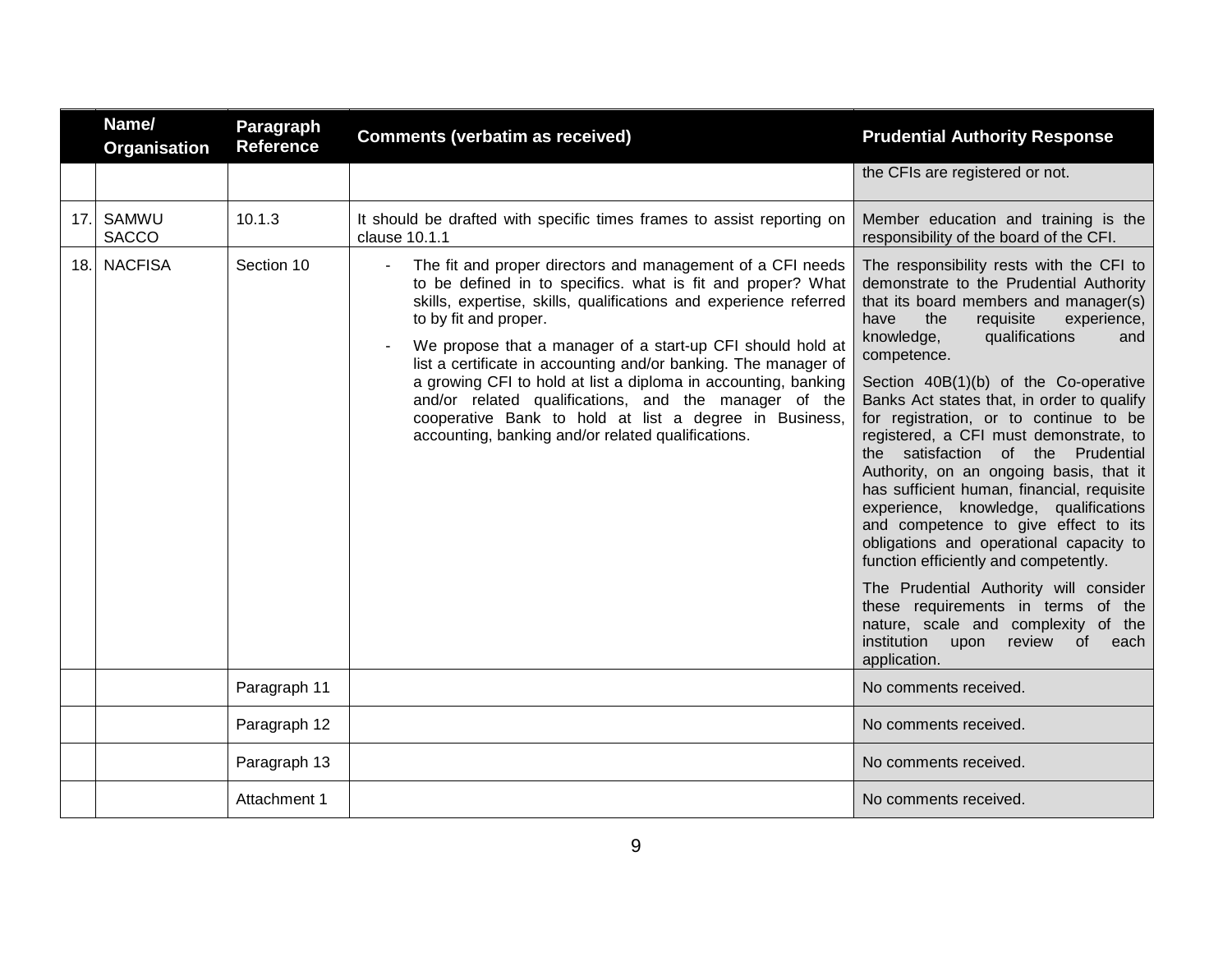|      | Name/<br><b>Organisation</b> | Paragraph<br><b>Reference</b> | <b>Comments (verbatim as received)</b>                                                                                                                                                                                                                                                                                                                              | <b>Prudential Authority Response</b>                                                                                                                                                                                          |
|------|------------------------------|-------------------------------|---------------------------------------------------------------------------------------------------------------------------------------------------------------------------------------------------------------------------------------------------------------------------------------------------------------------------------------------------------------------|-------------------------------------------------------------------------------------------------------------------------------------------------------------------------------------------------------------------------------|
|      |                              | Attachment 2                  |                                                                                                                                                                                                                                                                                                                                                                     |                                                                                                                                                                                                                               |
|      | 19. NACFISA                  | Attachment 2                  | Requirements for registration as a CFI and/or cooperative<br>bank should also indicate that applying CFIs and/or<br>cooperative banks should first obtain membership with the<br>representative and/or support organisation and the certificate<br>of membership with the support and/or representative<br>organisation must accompany application forms to the PA. | Membership to any representative body<br>must be voluntary in terms of Co-<br>operative Principle 1 - Voluntary and<br>Open Membership.                                                                                       |
|      |                              | Attachment 3                  |                                                                                                                                                                                                                                                                                                                                                                     |                                                                                                                                                                                                                               |
| 20.1 | SAMWU<br><b>SACCO</b>        | Attachment 3                  | It should be who should sign the form for accountability                                                                                                                                                                                                                                                                                                            | The application form and every page of<br>every document attached must be<br>signed by the chairperson of the<br>proposed CFI, as detailed in Note 2 of<br>Attachment 3.                                                      |
|      |                              | Attachment 4                  |                                                                                                                                                                                                                                                                                                                                                                     |                                                                                                                                                                                                                               |
| 21.  | SAMWU<br><b>SACCO</b>        | Attachment 4                  | Same as above on attachment 3<br>(It should be who should sign the form for accountability)                                                                                                                                                                                                                                                                         | The application form and every page of<br>every document attached must be<br>signed by the chairperson of the<br>proposed CFI, as detailed in Note 2 of<br>Attachment<br>3 <sub>1</sub><br>which<br>includes<br>Attachment 4. |
|      |                              | Attachment 5                  |                                                                                                                                                                                                                                                                                                                                                                     |                                                                                                                                                                                                                               |
| 22.  | <b>SAMWU</b><br><b>SACCO</b> | Attachment 5                  | What is the difference between this form and the acceptance letters,<br>code of conduct of CFI like we have in our CFI, we should consider<br>some integration into one to avoid many forms                                                                                                                                                                         | This form constitutes a commitment to<br>the Prudential Authority to conduct<br>oneself in a prudent manner. This form is<br>not equivalent to an acceptance letter<br>and/or a CFI code of conduct.                          |
|      |                              | Attachment 6                  |                                                                                                                                                                                                                                                                                                                                                                     |                                                                                                                                                                                                                               |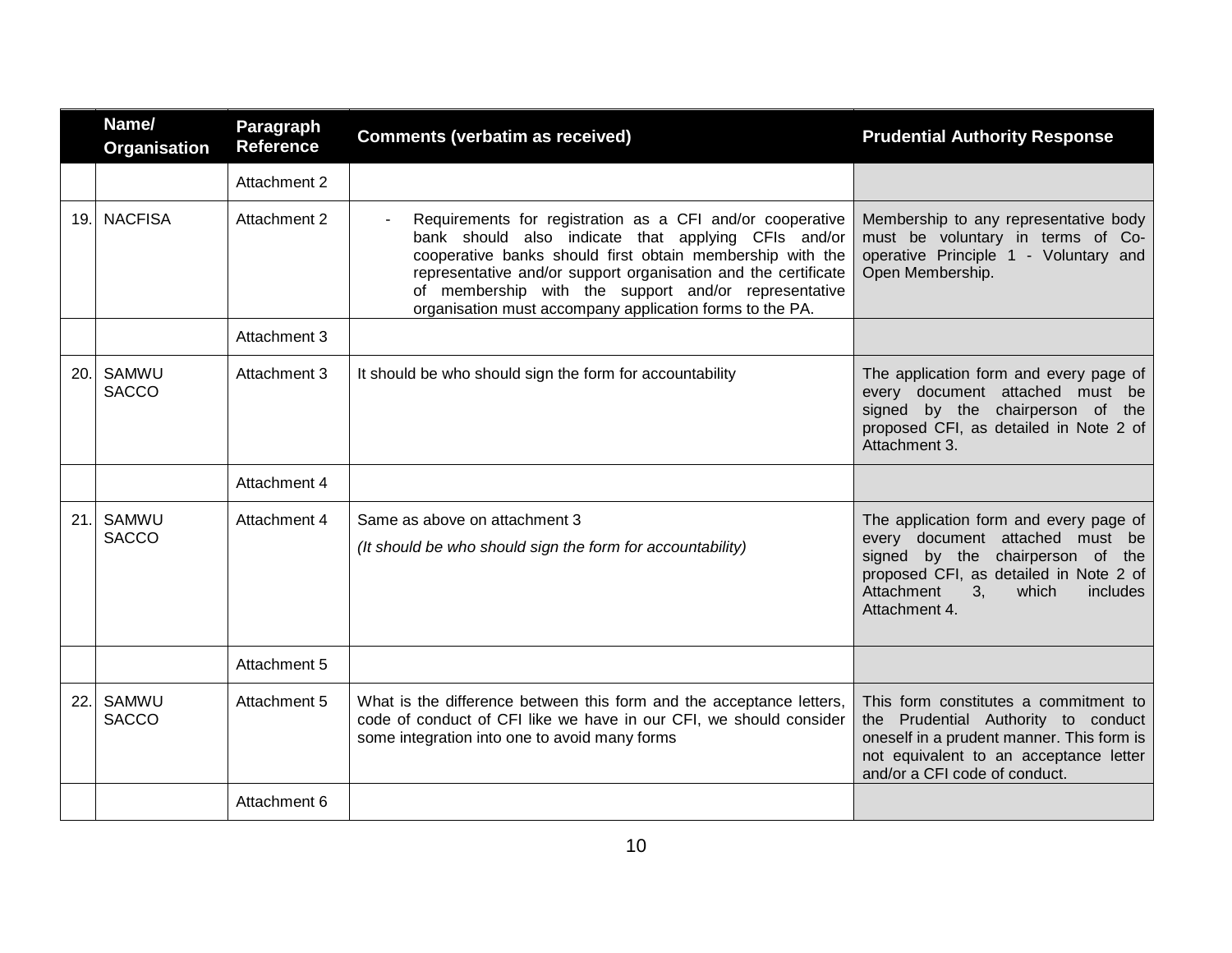|     | Name/<br><b>Organisation</b> | Paragraph<br><b>Reference</b> | <b>Comments (verbatim as received)</b>                                                                                                                      |                                                                                                      |                                                                                                                                                                                          |                                                                                                                                                                                                                                                                                                                                                                                                                                                                                                                                                                                                                                                                                                                                                                                                                                                                                                                                                                                                                                                             | <b>Prudential Authority Response</b>                                                                                                                                                                                |
|-----|------------------------------|-------------------------------|-------------------------------------------------------------------------------------------------------------------------------------------------------------|------------------------------------------------------------------------------------------------------|------------------------------------------------------------------------------------------------------------------------------------------------------------------------------------------|-------------------------------------------------------------------------------------------------------------------------------------------------------------------------------------------------------------------------------------------------------------------------------------------------------------------------------------------------------------------------------------------------------------------------------------------------------------------------------------------------------------------------------------------------------------------------------------------------------------------------------------------------------------------------------------------------------------------------------------------------------------------------------------------------------------------------------------------------------------------------------------------------------------------------------------------------------------------------------------------------------------------------------------------------------------|---------------------------------------------------------------------------------------------------------------------------------------------------------------------------------------------------------------------|
| 23. | SAMWU<br><b>SACCO</b>        | Attachment 6<br>& 7           | They are okay, however there should be workshopped with BoD and<br>Staff to ensure proper oversight and smooth operations, and reporting<br>to PA & members |                                                                                                      |                                                                                                                                                                                          | Agreed. The CBDA will assist CFIs that<br>approach the CBDA, whether the CFIs<br>are registered or not.                                                                                                                                                                                                                                                                                                                                                                                                                                                                                                                                                                                                                                                                                                                                                                                                                                                                                                                                                     |                                                                                                                                                                                                                     |
| 24. | <b>NACFISA</b>               | Attachment 6                  | tiers:<br><b>CRETERIA</b><br>Deposit<br><b>Members</b><br>Capital<br><b>Common</b><br><b>Bond</b><br>$\blacksquare$<br>the CBDA.<br>phase.                  | <b>START-UP</b><br><b>CFI</b><br>Up to R 200K<br>100<br>R 200 000<br>Multiple<br>single common bond. | <b>GROWING</b><br><b>CFI</b><br>R 200K - R 1 From R 1 m<br>m<br>100<br>R 200 000<br>Multiple<br>be at all levels to provide guidelines.<br>Registration for all CFI in different ratings | All CFI/SACCO/FSC must be registered under the PA with categories/<br><b>CO-OPERATIVE</b><br><b>BANK</b><br>200<br>1 <sub>m</sub><br>Multiple<br>It does not assist the image of the sector if other members<br>operate outside regulation and monitoring, hence the PA must<br>The registration of CFIs and Cooperative banks in different<br>tiers will also allow the PA to regulate the CFIs and<br>cooperative banks in all levels, no CFIs can operate outside<br>the regulation and supervision of the PA, as it happened with<br>The proposed regulatory framework will also make it easy for<br>new applying CFIs to be registered and regulated by the PA, it<br>will also ease the management of a new CFI dealing with at<br>list 100 members as compared to 200 members on start-up<br>The common bond for start-up CFIs should also be multiple to<br>ease the accumulation of members in the start-up phase, in<br>some cases it is very difficult to accumulate enough members<br>to meet the registration requirements of a CFI due to the | This comment does not relate to the<br>transitional<br>standard<br>under<br>consideration, but refers instead to the<br>new framework for the regulation and<br>supervision of CFIs that is under<br>consideration. |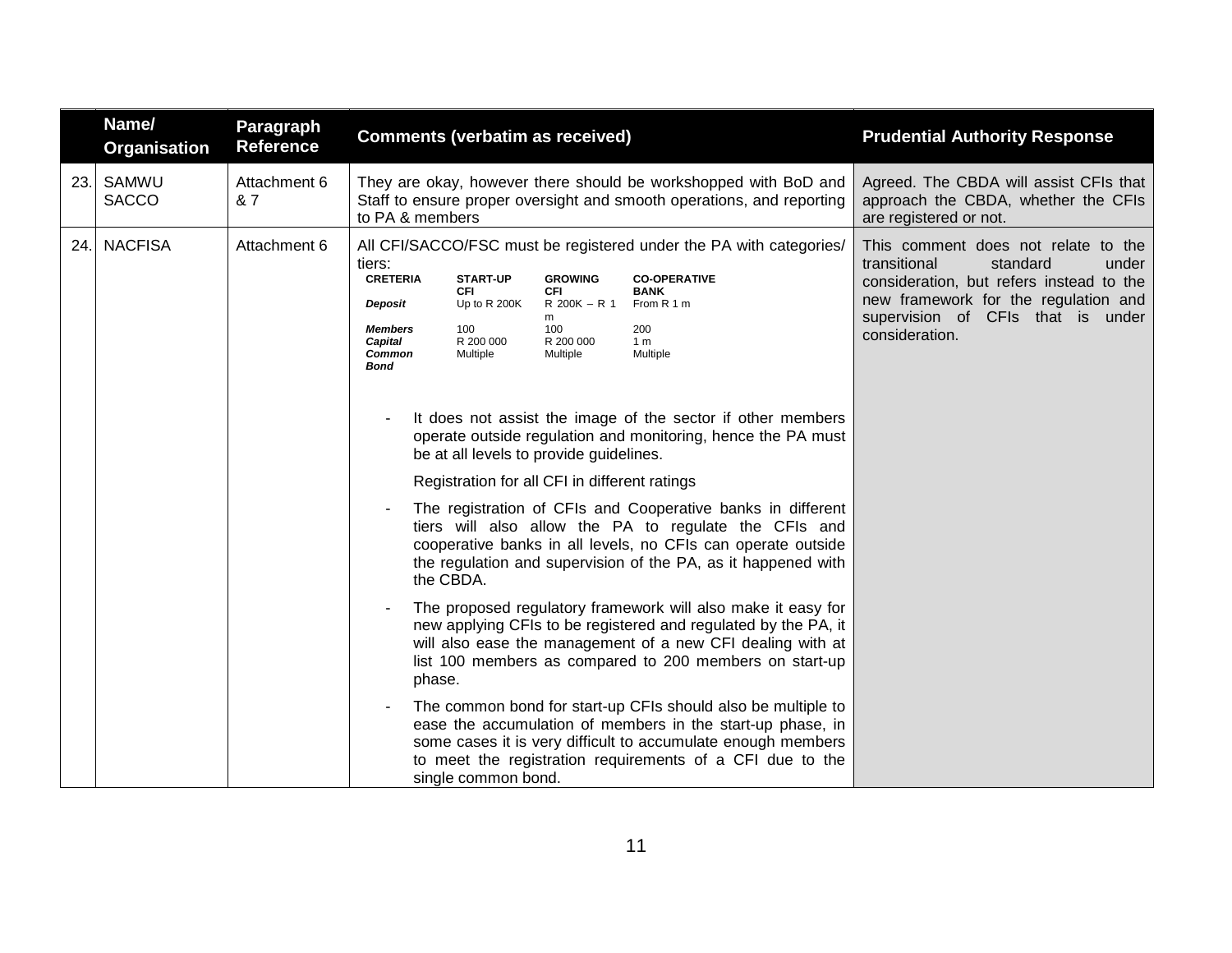|     | Name/<br>Organisation | Paragraph<br><b>Reference</b> | <b>Comments (verbatim as received)</b>                                                                                                                                                                                                                                                                                                                                                                                                                                                                                                                                                                                                                                                                                                                                                                                                                                                                                                                                                                                                                                                                                                                                                                                                                                                                                                                                                                                                                                                                                                                                                                                           | <b>Prudential Authority Response</b>                                                                                                                                                                                                                                                                                                                                                                |
|-----|-----------------------|-------------------------------|----------------------------------------------------------------------------------------------------------------------------------------------------------------------------------------------------------------------------------------------------------------------------------------------------------------------------------------------------------------------------------------------------------------------------------------------------------------------------------------------------------------------------------------------------------------------------------------------------------------------------------------------------------------------------------------------------------------------------------------------------------------------------------------------------------------------------------------------------------------------------------------------------------------------------------------------------------------------------------------------------------------------------------------------------------------------------------------------------------------------------------------------------------------------------------------------------------------------------------------------------------------------------------------------------------------------------------------------------------------------------------------------------------------------------------------------------------------------------------------------------------------------------------------------------------------------------------------------------------------------------------|-----------------------------------------------------------------------------------------------------------------------------------------------------------------------------------------------------------------------------------------------------------------------------------------------------------------------------------------------------------------------------------------------------|
| 25. | <b>NACFISA</b>        | Attachment 6<br>(5)(6)(8)     | The 15% risk exposure is a development barrier for the sector.<br>Many funders such as DFI are funding entities that on lend to<br>the people and Cooperative Banks also need the same<br>opportunity to grow and attract members that require large<br>amounts of loans.<br>The Banks are exposed over 70% and still function normally<br>$\blacksquare$<br>on clients that they do not know (no common bond)<br>We propose 40% because common bond signifies that we know our<br>members/clients and it minimises the risk including all other mitigators.<br>The non-earning and fixed assets to total assets ratio of 5% is<br>$\blacksquare$<br>not realistic and does not encourage growth of the CFIs. The<br>CFIs needs to be encouraged to buy building than renting,<br>take ownership of collaterals (where applicable) to protect<br>members' savings in case of non-repayment and buy more<br>office furniture and equipment's for a proper image of the<br>bank.<br>SACCOs at Swaziland do own huge buildings and they have<br>rented out parts of the building which help to cover the<br>operational costs of the SACCO.(Askhutulisane SACCO)<br>We propose that the non-earning and fixed assets to total assets ration<br>increase to at list 45% compared to the 5%.<br>The minimum members share capital of R 100 000 should be<br>increased to R 200 000 contributed by at list 100 members.<br>With the proposal to increase non-earning and fixed assets to total<br>assets from 5% to at list 45%, exposure of loan to individual members<br>and board of director's members should not be measured as a | The proposed transitional standard<br>seeks to convert the CBDA Rules into a<br>prudential standard under which the<br>Prudential Authority will be able to<br>register, regulate and supervise CFIs.<br>The prudential limits stated herein have<br>not changed from the CBDA Rules.<br>New proposals will be considered under<br>the new framework for the regulation and<br>supervision of CFIs. |
|     |                       |                               | percentage of assets, rather as a percentage of loan portfolio.<br>We propose that the loan exposure of board members to be<br>decreased from 25% to 15% of the total loan book of the CFI and the<br>loan per member to maximum of at list 5%.                                                                                                                                                                                                                                                                                                                                                                                                                                                                                                                                                                                                                                                                                                                                                                                                                                                                                                                                                                                                                                                                                                                                                                                                                                                                                                                                                                                  |                                                                                                                                                                                                                                                                                                                                                                                                     |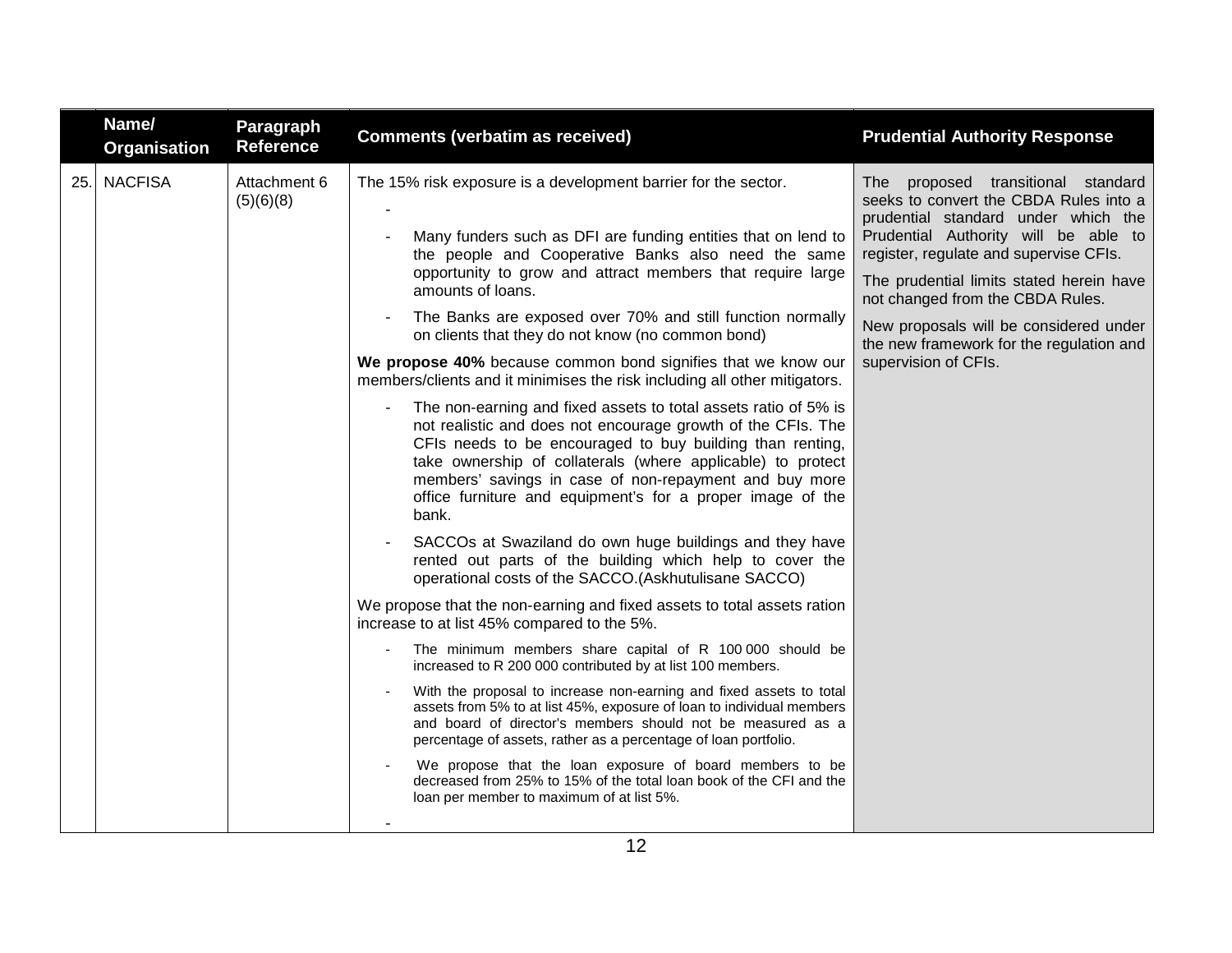|     | Name/<br>Organisation                              | Paragraph<br><b>Reference</b> | <b>Comments (verbatim as received)</b>                                                                                                                                                                                                                                                                                                        | <b>Prudential Authority Response</b>                                                                                                                                                                            |
|-----|----------------------------------------------------|-------------------------------|-----------------------------------------------------------------------------------------------------------------------------------------------------------------------------------------------------------------------------------------------------------------------------------------------------------------------------------------------|-----------------------------------------------------------------------------------------------------------------------------------------------------------------------------------------------------------------|
| 26. | <b>Kwazulu Ladies</b><br>Empowerment<br><b>FSC</b> | Page 12<br>attachment 6       | 4.under portfolio quality: If Delinquency is <5% it does not work on our<br>favour at least it should be <10% is better because our members<br>income are not consistent so we cant use payroll system and we are<br>community based CFI. The consumer acts states that we are not<br>allowed to deduct members money.(referred to REGULATORY | proposed transitional standard<br><b>The</b><br>seeks to convert the CBDA Rules into a<br>prudential standard under which the<br>Prudential Authority will be able to<br>register, regulate and supervise CFIs. |
|     |                                                    |                               | PROPOSAL ON PAYROLL DEDUCTIONS)                                                                                                                                                                                                                                                                                                               | The prudential limits stated herein have<br>not changed from the CBDA Rules.                                                                                                                                    |
|     |                                                    |                               |                                                                                                                                                                                                                                                                                                                                               | New proposals will be considered under<br>the new framework for the regulation and<br>supervision of CFIs.                                                                                                      |
| 27. | <b>Kwazulu Ladies</b><br>Empowerment<br><b>FSC</b> |                               | 5. Under sustainability: external credits our take on the maximum of<br>15% we should not be limited rather be increase to 100 % especially<br>when the CFI it still in tier one , then only when a CFI is in tier three it<br>can be 50% so that CFI will sustainable.                                                                       | proposed transitional standard<br><b>The</b><br>seeks to convert the CBDA Rules into a<br>prudential standard under which the<br>Prudential Authority will be able to<br>register, regulate and supervise CFIs. |
|     |                                                    |                               |                                                                                                                                                                                                                                                                                                                                               | The prudential limits stated herein have<br>not changed from the CBDA Rules.                                                                                                                                    |
|     |                                                    |                               |                                                                                                                                                                                                                                                                                                                                               | New proposals will be considered under<br>the new framework for the regulation and<br>supervision of CFIs.                                                                                                      |
| 28. | <b>Kwazulu Ladies</b><br>Empowerment<br><b>FSC</b> |                               | 8. Under exposures: (as a percentage of assets) referring to individuals<br>savings deposits which is a maximum of 10%. as Kwazulu ladies we<br>would like for it to increase to 20% since our argument says there<br>should be no limits in our deposits.                                                                                    | proposed transitional standard<br>The l<br>seeks to convert the CBDA Rules into a<br>prudential standard under which the<br>Prudential Authority will be able to<br>register, regulate and supervise CFIs.      |
|     |                                                    |                               |                                                                                                                                                                                                                                                                                                                                               | The prudential limits stated herein have<br>not changed from the CBDA Rules.                                                                                                                                    |
|     |                                                    |                               |                                                                                                                                                                                                                                                                                                                                               | New proposals will be considered under<br>the new framework for the regulation and<br>supervision of CFIs.                                                                                                      |
|     |                                                    | Attachment 7                  |                                                                                                                                                                                                                                                                                                                                               |                                                                                                                                                                                                                 |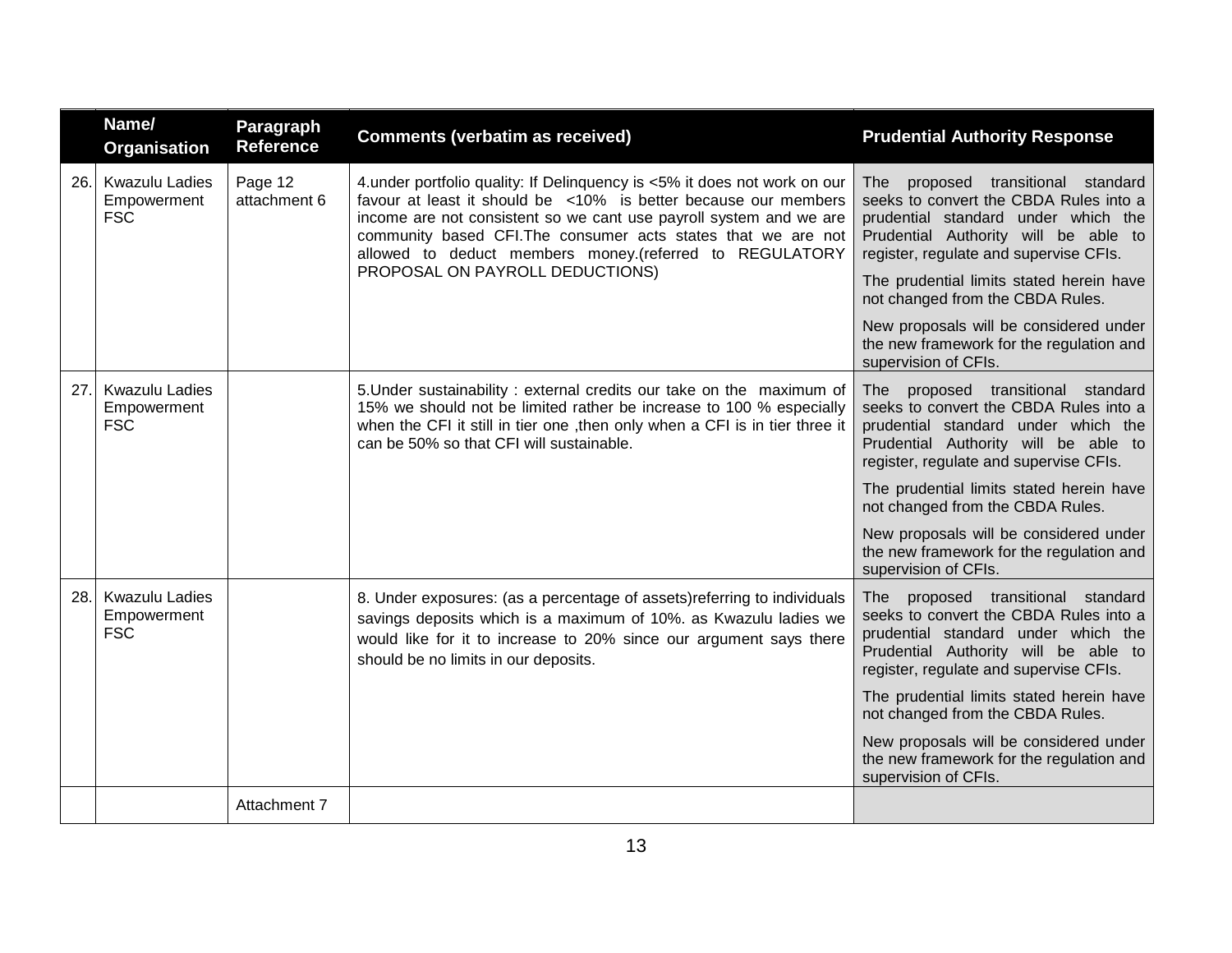|     | Name/<br><b>Organisation</b> | Paragraph<br><b>Reference</b> | <b>Comments (verbatim as received)</b>                                                                                                                                                                                                                                                                                                                       | <b>Prudential Authority Response</b>                                                                                                                                                                              |                                                                                                                                                                 |
|-----|------------------------------|-------------------------------|--------------------------------------------------------------------------------------------------------------------------------------------------------------------------------------------------------------------------------------------------------------------------------------------------------------------------------------------------------------|-------------------------------------------------------------------------------------------------------------------------------------------------------------------------------------------------------------------|-----------------------------------------------------------------------------------------------------------------------------------------------------------------|
| 29. | <b>NACFISA</b>               | Attachment 7                  | <b>Management and financial management</b>                                                                                                                                                                                                                                                                                                                   | proposed transitional standard<br>The                                                                                                                                                                             |                                                                                                                                                                 |
|     |                              |                               |                                                                                                                                                                                                                                                                                                                                                              | Enforcement is needed on a Cooperative Bank/CFI without<br>any integrated banking system, we propose that it must be a<br>requirement to protect member deposits and it will assist the<br>PA to monitor offsite. | seeks to convert the CBDA Rules into a<br>prudential standard under which the<br>Prudential Authority will be able to<br>register, regulate and supervise CFIs. |
|     |                              |                               | Currently most CFIs operate without proper banking systems<br>and it is somehow difficult to maintain and keep up with the                                                                                                                                                                                                                                   | The prudential limits stated herein have<br>not changed from the CBDA Rules.                                                                                                                                      |                                                                                                                                                                 |
|     |                              |                               | operational and prudential requirements, it also becomes very<br>difficult to rely on the information provided by CFIs as they are<br>using manual systems which are exposed to high human error<br>and no audit trail.                                                                                                                                      | New proposals will be considered under<br>the new framework for the regulation and<br>supervision of CFIs.                                                                                                        |                                                                                                                                                                 |
|     |                              |                               | This will prevent another standard Bank, Investec, ABSA price<br>fixing and VBS governance issues.                                                                                                                                                                                                                                                           |                                                                                                                                                                                                                   |                                                                                                                                                                 |
|     |                              |                               | Banking system must be compulsory.                                                                                                                                                                                                                                                                                                                           |                                                                                                                                                                                                                   |                                                                                                                                                                 |
|     |                              |                               | <b>Governance requirements</b>                                                                                                                                                                                                                                                                                                                               |                                                                                                                                                                                                                   |                                                                                                                                                                 |
|     |                              |                               | It is currently difficult and challenging for some of the CFIs to<br>hold proper board meetings due to the issue of quorum,<br>logistics support for board members to attend the meetings<br>and to provide for seating allowance as numbers of board<br>members is this much.                                                                               |                                                                                                                                                                                                                   |                                                                                                                                                                 |
|     |                              |                               | The number of fit and proper board members of the CFI<br>$\blacksquare$<br>should be decreased to at list a minimum of 7 members and<br>the maximum may still be at 15.                                                                                                                                                                                      |                                                                                                                                                                                                                   |                                                                                                                                                                 |
|     |                              |                               | All CFIs should and must have competent and functioning<br>supervisory/ Audit committee which is independent of the<br>board. To encourage and promote the effectiveness and<br>functioning of the supervisory/ Audit committee, the committee<br>must report direct to members, representative and/or support<br>organisation and the Prudential Authority. |                                                                                                                                                                                                                   |                                                                                                                                                                 |
|     |                              |                               | This will insure that members of the committee are active, and<br>they do provide supervision and audit to the CFI.                                                                                                                                                                                                                                          |                                                                                                                                                                                                                   |                                                                                                                                                                 |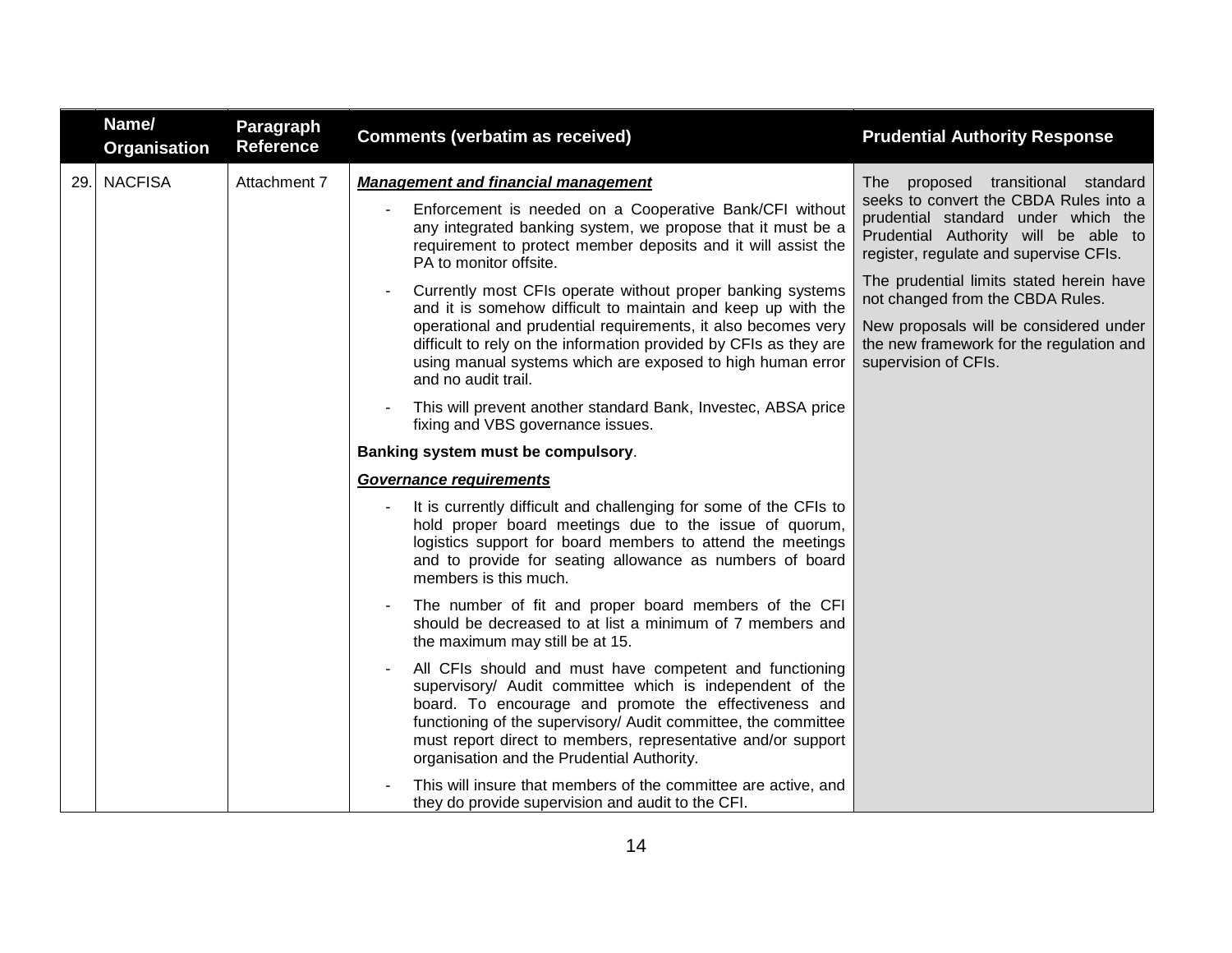|     | Name/<br><b>Organisation</b>                       | Paragraph<br><b>Reference</b> | <b>Comments (verbatim as received)</b>                                                                                                                                                                                                                                                                                                                                                                                                                                         | <b>Prudential Authority Response</b>                                                                                                                                                                                                                                                                                                                                                                                                                                                                                                                                               |
|-----|----------------------------------------------------|-------------------------------|--------------------------------------------------------------------------------------------------------------------------------------------------------------------------------------------------------------------------------------------------------------------------------------------------------------------------------------------------------------------------------------------------------------------------------------------------------------------------------|------------------------------------------------------------------------------------------------------------------------------------------------------------------------------------------------------------------------------------------------------------------------------------------------------------------------------------------------------------------------------------------------------------------------------------------------------------------------------------------------------------------------------------------------------------------------------------|
| 30. | <b>Kwazulu Ladies</b><br>Empowerment<br><b>FSC</b> | Page 14<br>attachement 7      | Governance and operational requirement for cooperative financial<br>institutions:<br>1 Governance: board of directors term of office should be increased<br>from 6 years to 10 years (5 years per member) maximum two terms.<br>After a year a member can come a an ordinary board member but not<br>to be in the executive committee. This will ensure continuity in the<br>running of the CFI. This can be cost effective as new board of directors<br>will need training s. | proposed transitional standard<br>The l<br>seeks to convert the CBDA Rules into a<br>prudential standard under which the<br>Prudential Authority will be able to<br>register, regulate and supervise CFIs.<br>The prudential limits stated herein have<br>not changed from the CBDA Rules.<br>New proposals will be considered under<br>the new framework for the regulation and<br>supervision of CFIs.                                                                                                                                                                           |
| 31. | <b>Kwazulu Ladies</b><br>Empowerment<br><b>FSC</b> |                               | 4. Financial Management:<br>Accounting financial statement analysis should be done bi -monthly.<br>Secure investments: please elaborate on the meaning of secure<br>investment                                                                                                                                                                                                                                                                                                 | The proposed transitional standard<br>seeks to convert the CBDA Rules into a<br>prudential standard under which the<br>Prudential Authority will be able to<br>register, regulate and supervise CFIs.<br>The prudential limits stated herein have<br>not changed from the CBDA Rules.<br>New proposals will be considered under<br>the new framework for the regulation and<br>supervision of CFIs.<br>iges Comment on secure investments<br>noted. The word 'secure' will be removed<br>from the standard. The definition of<br>'investment'<br>covers<br>secured<br>investments. |
|     |                                                    | General                       |                                                                                                                                                                                                                                                                                                                                                                                                                                                                                |                                                                                                                                                                                                                                                                                                                                                                                                                                                                                                                                                                                    |
| 32. | Alina Mamabolo                                     |                               | Where can I find the document for 31 August 2018 Prudential<br>Standards? I heard that you propose an increase to R5M for<br>cooperative banks and I would like to oppose that proposal.                                                                                                                                                                                                                                                                                       | A link to the proposed standard was<br>forwarded to the<br>commenter<br>on<br>4 September 2018.                                                                                                                                                                                                                                                                                                                                                                                                                                                                                    |
|     |                                                    |                               | Already it is difficult for CFIs to become Cooperative banks at a R1M<br>requirements. The proposed limit will exclude a lot of stokvels that are                                                                                                                                                                                                                                                                                                                              | Also refer to item 9 in this document.                                                                                                                                                                                                                                                                                                                                                                                                                                                                                                                                             |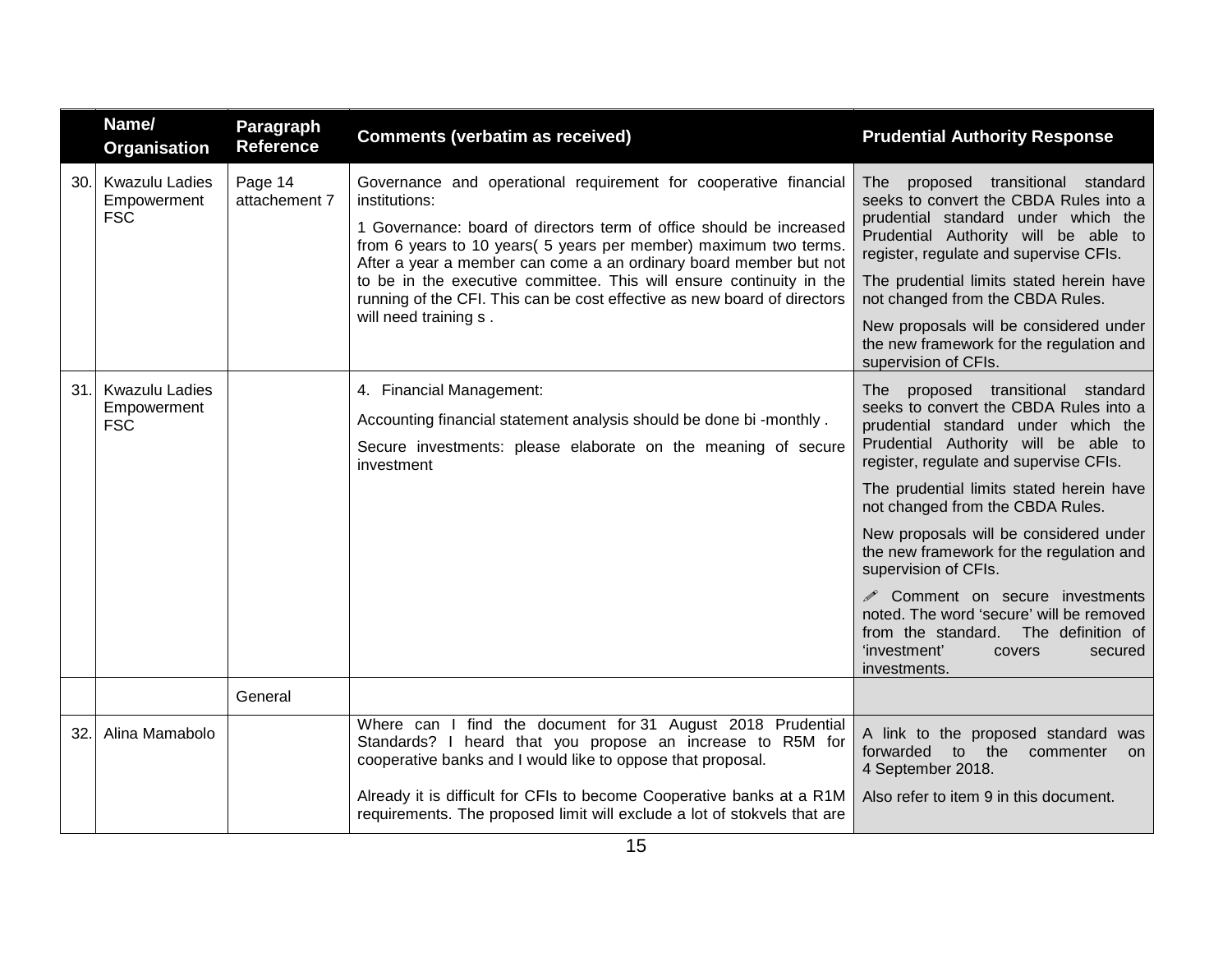|     | Name/<br>Organisation  | Paragraph<br><b>Reference</b> | <b>Comments (verbatim as received)</b>                                                                                                                                                                                                                                                                                                                                                                                     | <b>Prudential Authority Response</b>                                                                                                                                                                     |
|-----|------------------------|-------------------------------|----------------------------------------------------------------------------------------------------------------------------------------------------------------------------------------------------------------------------------------------------------------------------------------------------------------------------------------------------------------------------------------------------------------------------|----------------------------------------------------------------------------------------------------------------------------------------------------------------------------------------------------------|
|     |                        |                               | aiming to become Cooperative banks and that is not fair and it<br>promotes monopolies. We need competitive environment for banks. I<br>don't see the reason for you to change this limit.                                                                                                                                                                                                                                  |                                                                                                                                                                                                          |
|     |                        |                               | Don't forget to send me the link to the proposed new standards of 31<br>August 2018 so that I can see other changes that you have proposed<br>for Cooperative banks.                                                                                                                                                                                                                                                       |                                                                                                                                                                                                          |
| 33. | <b>NACFISA</b>         |                               | The rules are silent on Tax issues, we propose that a<br>moratorium for 5 years on Tax for CFI is important and the PA<br>must join the sector in advocating.                                                                                                                                                                                                                                                              | proposed transitional standard<br>The<br>seeks to convert the CBDA Rules into a<br>prudential standard under which the<br>Prudential Authority will be able to<br>register, regulate and supervise CFIs. |
|     |                        |                               | No Tax for 5 years.                                                                                                                                                                                                                                                                                                                                                                                                        |                                                                                                                                                                                                          |
|     |                        |                               |                                                                                                                                                                                                                                                                                                                                                                                                                            | The prudential limits stated herein have<br>not changed from the CBDA Rules.                                                                                                                             |
|     |                        |                               |                                                                                                                                                                                                                                                                                                                                                                                                                            | Matters relating to tax must be raised by<br>the sector with the National Treasury.                                                                                                                      |
| 34. | <b>NACFISA</b>         |                               | The cooperative Banks are a different financial sector and we<br>propose on the rules that a seat be allocated at the SARB<br>board just like (agriculture, industry, government etc)                                                                                                                                                                                                                                      | These comments do not relate to the<br>transitional<br>standard<br>under<br>consideration.                                                                                                               |
|     |                        |                               | The sectors needs and philosophy are different from the<br>current models and require different policies from current<br>policies.                                                                                                                                                                                                                                                                                         |                                                                                                                                                                                                          |
|     |                        |                               | The sector proposes a seat at the SARB.                                                                                                                                                                                                                                                                                                                                                                                    |                                                                                                                                                                                                          |
| 35. | <b>NACFISA</b>         |                               | In case we have a registered representative and/or accredited<br>support organisation, the PA will need to make its training<br>materials available to the organisation in order to insure that<br>information shared to members and start-up CFIs is relevant<br>and proper information approved by the PA.<br>This can also help improve, update and develop further the<br>existing training and information materials. | These comments do not relate to the<br>transitional<br>standard<br>under<br>consideration.<br>The CBDA will assist CFIs that approach<br>the CBDA, whether the CFIs are<br>registered or not.            |
| 36. | Thembinkosi<br>Njovane |                               | would like to know why should co-operative banks rules be<br>considered to be amended. In such short notice and no not be public                                                                                                                                                                                                                                                                                           | The draft urgent standard was published<br>the SARB<br>and<br>electronically<br>on.                                                                                                                      |